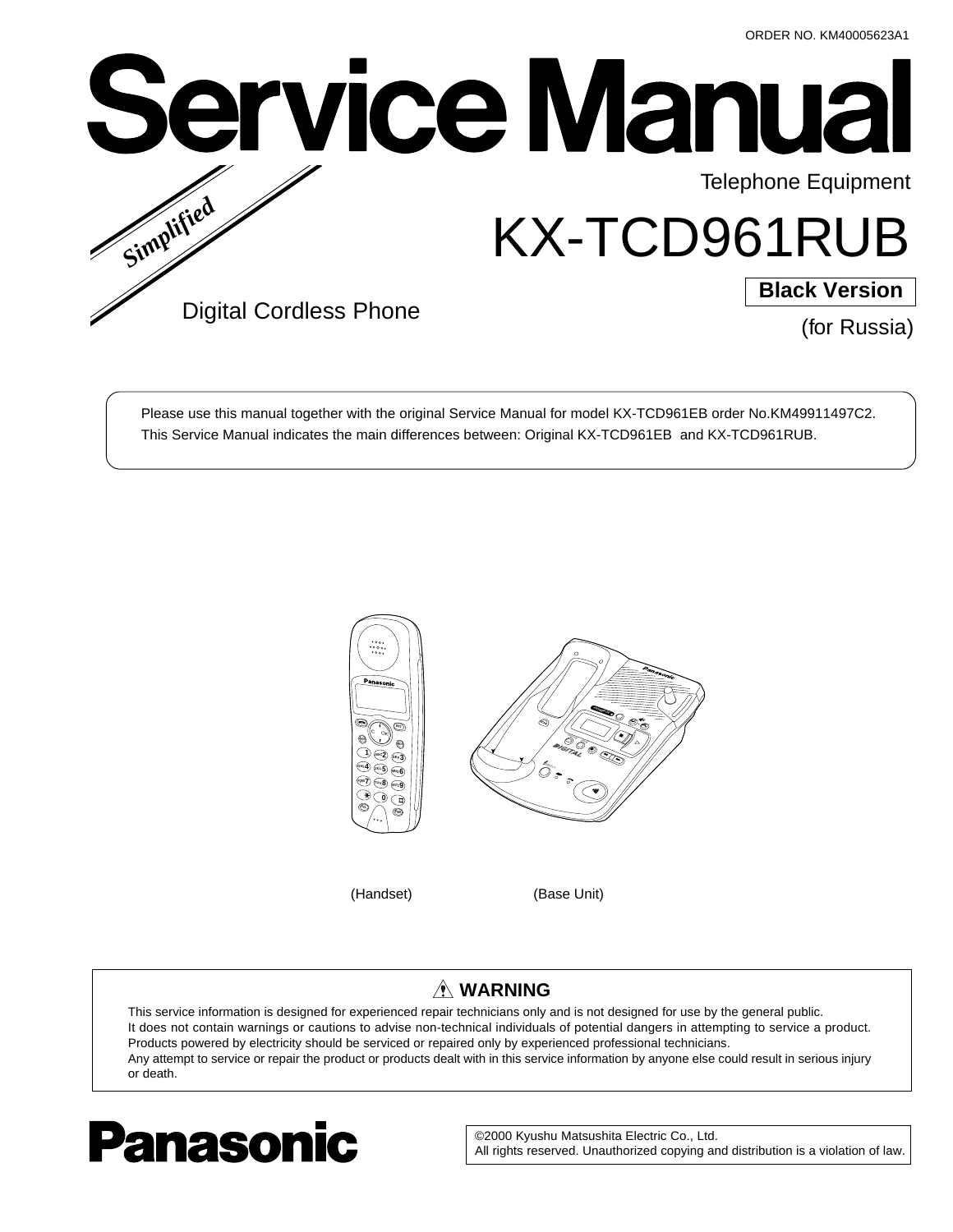### •¡ **Battery Information (Change from original page 7)**

The underlined parts has been added to the original.

- \* Nickel metal hydride (Ni-MH) rechargeable batteries (AAA size) are available. When you replace the batteries, you must program the battery type selection.
- •¡**TO REDIAL AFTER CONFIRMING THE NUMBERS IN REDIAL MEMORY (Changw from original page 10)**

The underlined parts has been added to the original.

**3** Press  $\boxed{)}$ .<br>3 • The number is dialed automatically.

• If your line has rotary or pluse service, any access numbers entered after pressing  $\mathcal{F}$  will not be included when \_redialing.

# •¡ **CHECK PROCEDURE (Change from original page 48)**

The underlined parts have been changed or added to the original.

# **TEST EQUIPMENT REQUIRED AND EQUIPMENT SETUP**

Connect a 3.9V supply to the board **J5 (+), J8 (–).**

#### **INITIAL POWER + BBIC TESTS**

- 4. Check the 3.0V supply voltage (TP10). It must be **2.85 +/– 0.3V**.
- 5. Connect RFCLK (TP56) to CH.1 on the scope. **Send batch file RFCLK1**.
- 6. Check if the clock waveform is 10,368.000 kHz,**+/– 40Hz.**
- 7. Send batch file "SELF TEST". **The first 4digits are FLASH ROM checksum, the next 2 digits are RAM test, and must be 00**

#### **SET CLOCK FREQUENCY**

- 1. Send batch file "**RFCLK1**".
- 3. Send batch file "SET FREQ nn" to set the clock frequency. The default value of nn is 80. Increase the value to increase the frequency. The clock frequency must be  $10,368.000$  kHz  $\pm$  0.04 kHz.

(Model KX-TCD961RUB)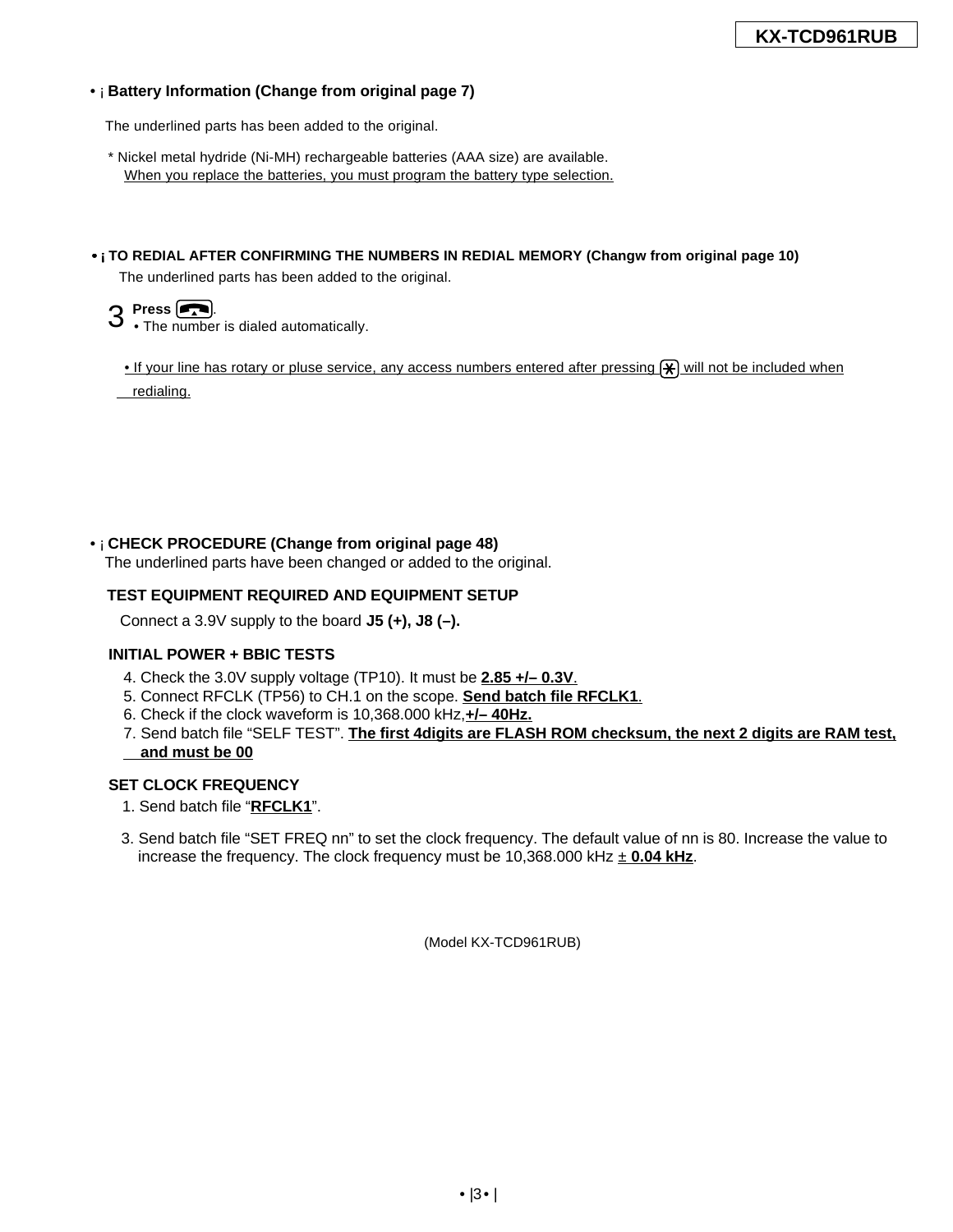

 $\frac{1}{\sqrt{2}}$ 

 $\begin{array}{c} \uparrow \\ \uparrow \end{array}$ 

 $\overline{\phantom{a}}$ 

 $\exists$ 

 $\overline{\phantom{0}}$